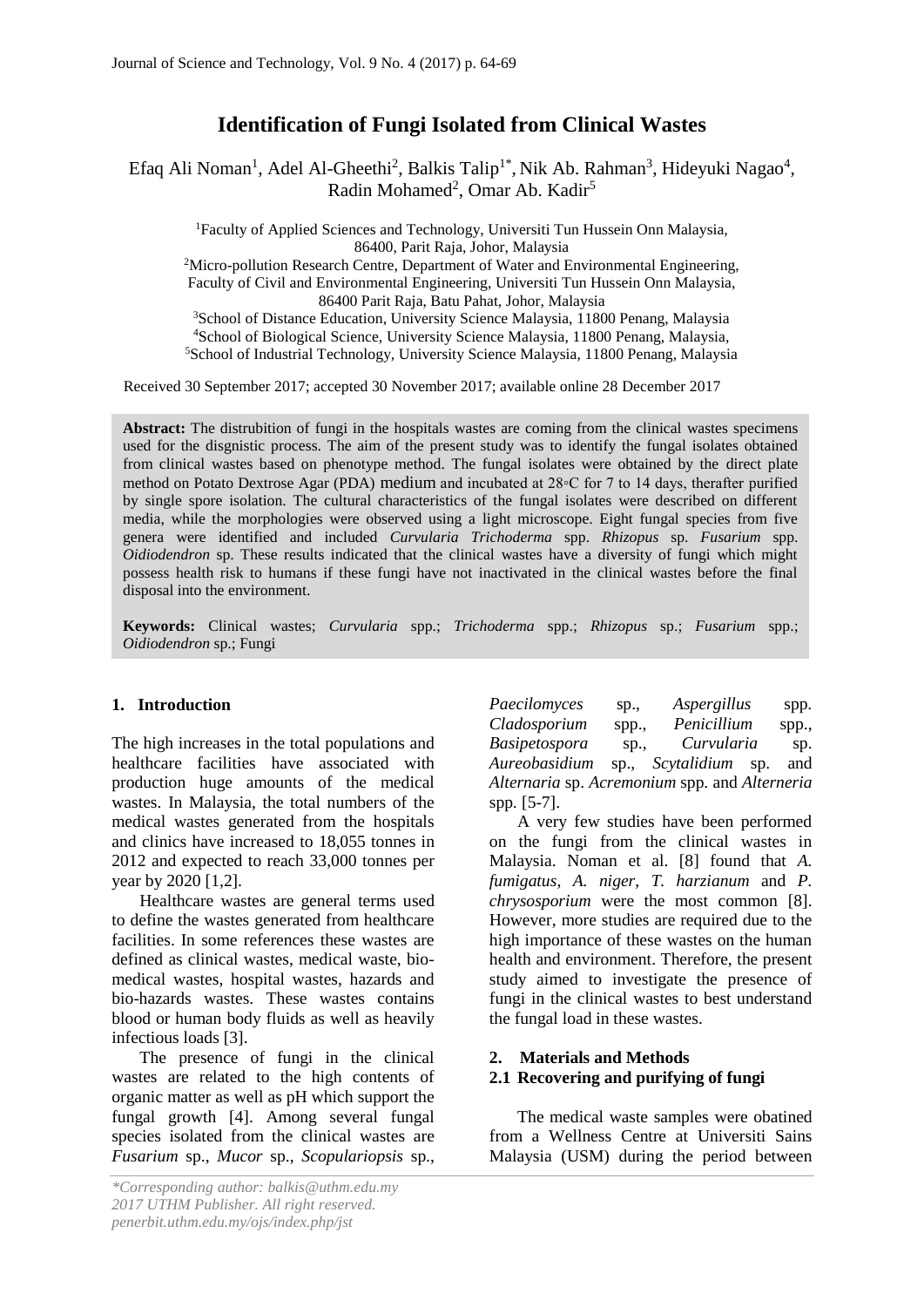January and Jun 2014. The collected samples included tissue papers, gloves, cotton, gauze, pasture pipette, needles, urine strips, kits, serum containers, blood wastes, ACCU-CHEK Safe-T-Pro Plus lancets, strips of glucose test lancets, microscopic slides, yellow tips, HB cuvettes and wood sticks. The fungi were recovered on Potato Dextrose Agar (PDA) medium using direct plate technique and purified based on the single spore technique [2]. For the fungi from air a new media was prepared and left in the storage room for 12 hours to allow for fungal spore to colonize the medium.

### **2.2. Fungal identification**

Fungal isolates were identified based on their growth characteristics on the selective culture medium included; Czapek-Dox Agar (CZ); V8 juice agar (V8A); Malt Extract Agar (MEA); Czapek Yeast Extract Agar (CYA); Sabouraud dextrose agar (SDA) and Potato Dextrose Agar (PDA). The following references were used in the identification process Rifal [9], Ellis and Martin [10], Barnett and Hunter [11], Watanabe [12], and Samson et al. [13]. The colony size (diameter, mm), texture and surface of the fungal growth were recorded in the cultured media incubated for seven days at 28˚C [1]. The sporulation were also recorded based on the spores occurrence in the culture. The shape and size of fungal spores were determined under light microscope. The spore size of 25 spores was determined by using cell Sens imaging programme/software.

#### **3. Results and Discussion**

Eight fungal species from five genera were identified and included *Curvularia* *Trichoderma* spp. *Rhizopus* sp. *Fusarium* spp. *Oidiodendron* sp. (Table 1).

| <b>Table 1</b> Fungal species isolated from clinical |
|------------------------------------------------------|
| wastes                                               |

| Genus                      | <b>Species</b>          |
|----------------------------|-------------------------|
|                            | C. lunata               |
| Curvularia                 | C. clavata              |
|                            | C. brachyspira          |
|                            | T viride                |
| <b>Trichoderma</b>         | T.longibrachiatum       |
| <b>Rhizopus</b>            | R. stolonifer           |
| <b>Fusarium</b>            | F. beomiforme           |
| <i><b>Oidiodendron</b></i> | <i>Oidiodendron</i> sp. |

Fungal isolates belonging to *Trichoderma* spp., *Curvularia* spp., *Rhizopus* spp., *Fusarium* spp. and *Oidiodendron* sp., exhibited clear morphological characteristics based on their growth in the culture. Further characterization under light microscope confirmed the species (Table 2). It was noted that the fungal species exhibited different characteristics on the selective culture media. *C. clavata* occurred more sporulation than *C. brachyspira.* In contrast, *F. Beomiforme* showed more spores on V8A and PDA than other culture media used in the study. *T. Viride* produced spores on all culture media while *T. longibrachiatum* sporulation was detected on CZ and MEA. These differences indicated the role of culture media in the induction of fungal sporulation.

**Table 2** Culture characteristics of *Curvularia* spp., *Fusarium* sp., *Oidiodendron* sp., *Rhizopus* sp. and *Trichoderma* spp. on different culture media after seven days at 28˚C

|                           | Media<br>type    | Colony           |                        | <b>Zonation</b> | <b>Sporulati</b>       |          |     |
|---------------------------|------------------|------------------|------------------------|-----------------|------------------------|----------|-----|
| <b>Fungus</b>             |                  | diameter<br>(mm) | Source of<br>isolation | <b>Texture</b>  | <b>Surface</b>         | (Margin) | on  |
|                           | V <sub>8</sub> A | $31\pm3.4$       | Cotton and             | thick floccose  | white to light<br>grey | grey     | low |
| Curvularia<br>brachyspira | CZ               | $34\pm4.1$       | gloves wastes          | amaranthine     | grey                   | white    | low |
|                           | <b>CYA</b>       | $25 + 5.2$       | obtained from          | thin floccose   | grey                   | white    | low |
|                           | <b>MEA</b>       | $41\pm5.3$       | hematology             | amaranthine     | grey                   | white    | low |
|                           | <b>PDA</b>       | $25 + 3$         | section                | thick floccose  | light brown            | white    | low |
|                           | <b>SDA</b>       | $33\pm2.1$       |                        | thick floccose  | grey                   | white    | low |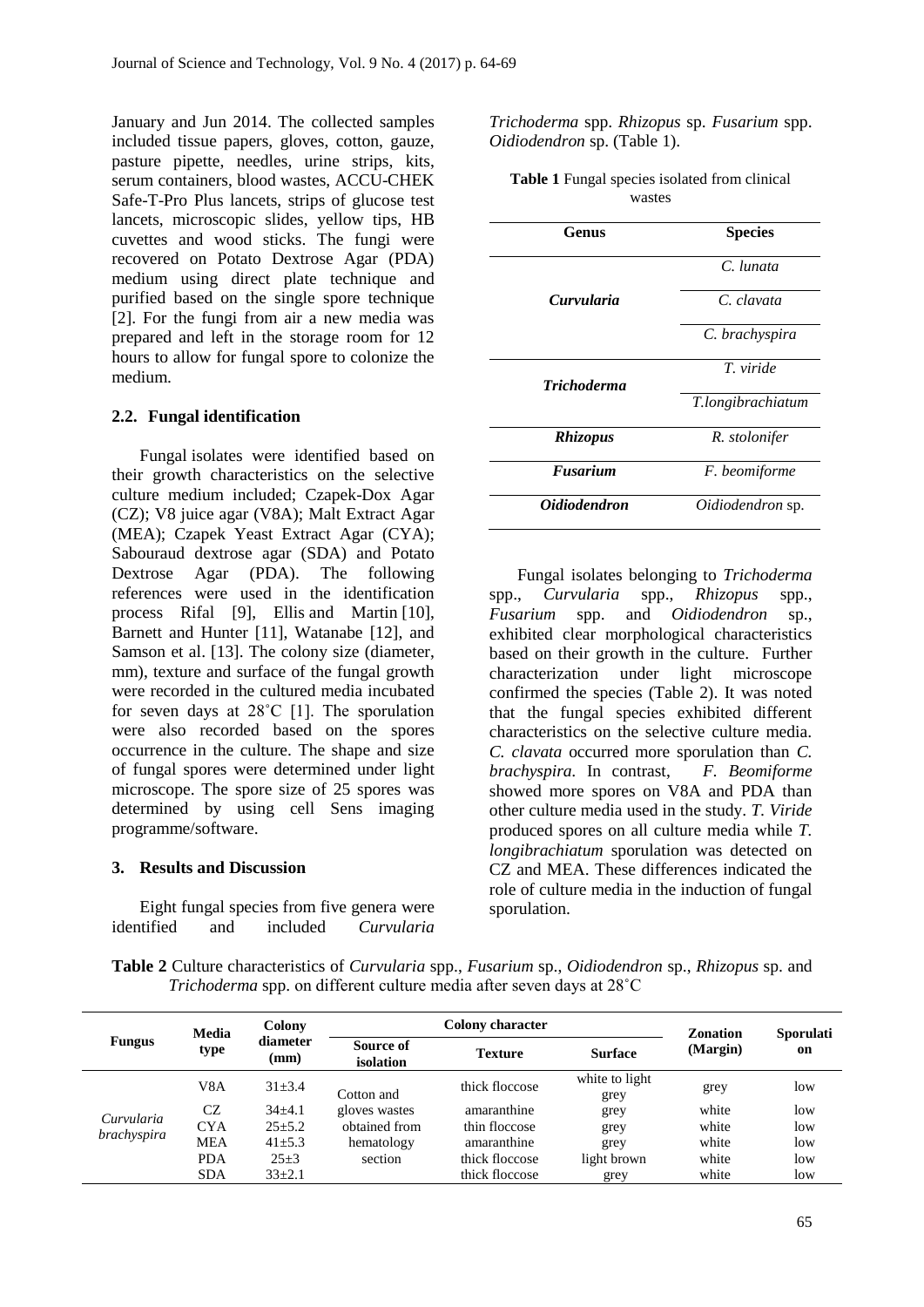|                                    | V8A                 | $65 \pm 3.4$   |                                                  | velvety/sulcate                   | dark<br>green/grey      | white to grey       | moderate |
|------------------------------------|---------------------|----------------|--------------------------------------------------|-----------------------------------|-------------------------|---------------------|----------|
| C. clavata                         | $\operatorname{CZ}$ | $53.5 \pm 1.5$ | Pester pipette<br>and yellow                     | velvety                           | dark<br>brown/black     | dark<br>brown/black | moderate |
|                                    | <b>CYA</b>          | $53 \pm 6.2$   | tipswastes                                       | velvety                           | black                   | grey                | moderate |
|                                    | <b>MEA</b>          | $70+2.9$       | resulted from<br>hematology                      | velvety                           | black/grey              | grey                | moderate |
|                                    | <b>PDA</b>          | $66 \pm 1.8$   | Section                                          | velvety                           | grey                    | beige               | moderate |
|                                    | <b>SDA</b>          | $72 \pm 1.3$   |                                                  | velvety                           | black                   | grey                | moderate |
|                                    | V <sub>8</sub> A    | $55 \pm 3.8$   | Cotton, gloves<br>wastes                         | thick floccose                    | grey                    | greenish            | moderate |
|                                    | CZ                  | $42 + 4.1$     | Gauze, kits,                                     | floccose                          | dark grey               | grey                | low      |
|                                    | <b>CYA</b>          | $49 \pm 6.7$   | pester pipette<br>and urine strip                | floccose                          | dark<br>grey/black      | grey                | moderate |
| C. lunata                          | <b>MEA</b>          | $48 + 2.5$     | wastes<br>obtained from                          | wrinkled                          | white to<br>creamy      | grey to<br>greenish | moderate |
|                                    | <b>PDA</b>          | $47 + 11$      | urine Section,<br>Gloves wastes<br>obtained from | floccose                          | dark<br>grey/black      | grey                | low      |
|                                    | <b>SDA</b>          | $54 \pm 1.5$   | labeling<br>Section                              | floccose/wrinkled<br>edge         | white                   | grey                | low      |
|                                    | V8A                 | $50 \pm 3.8$   |                                                  | lumbar growth                     | white to<br>orange      | white               | high     |
|                                    | $\operatorname{CZ}$ | $50 + 4$       | Glucose lancet                                   | lumbar growth                     | white to<br>yellowish   | yellowish           | moderate |
| Fusarium<br>beomiforme             | <b>CYA</b>          | $55 \pm 5.4$   | wastes from<br>hematology<br>Section             | lumbar<br>growth/radially<br>edge | white                   | white               | moderate |
|                                    | <b>MEA</b>          | $55 \pm 6.2$   | Tissue paper of<br>emergency<br>Section          | lumbar<br>growth/radially<br>edge | white                   | white               | moderate |
|                                    | <b>PDA</b>          | $46 + 2.9$     |                                                  | floccose                          | white/orange            | yellowish           | high     |
|                                    | <b>SDA</b>          | $67 + 2.8$     |                                                  | lumbar growth                     | orange                  | yellowish           | moderate |
|                                    | V <sub>8</sub> A    | $79\pm8$       |                                                  | velvety                           | white to<br>creamy      | white               | high     |
|                                    | <b>CZ</b>           | $12 + 2.4$     |                                                  | velvety                           | white to<br>transparent | white               | low      |
| <i>Oidiodendron</i>                | <b>CYA</b>          | $13 + 3.9$     | Air of the                                       | creamy growth                     | white                   | white               | moderate |
| sp.                                | <b>MEA</b>          | $64\pm7$       | storage room                                     | velvety                           | light yellow            | yellowish           | high     |
|                                    | <b>PDA</b>          | $75 + 8.3$     |                                                  | velvety                           | yellow/<br>creamy       | white               | high     |
|                                    | <b>SDA</b>          | $8.3 \pm 1.3$  |                                                  | creamy                            | creamy                  | creamy              | low      |
|                                    | V8A                 | $80 \pm 0.0$   | <b>Tissue</b>                                    | floccose crisp                    | white grey              | grey                | high     |
|                                    | $\operatorname{CZ}$ | $80 \pm 0.0$   | paper<br>from<br>wastes                          | thin floccose                     | white                   | grey                | low      |
| Rhizopus                           | <b>CYA</b>          | $70 \pm 3.5$   | hematology                                       | floccose crisp                    | grey/white              | grey                | high     |
| stolonifer                         | <b>MEA</b>          | $73 + 4.4$     | and emergency<br>Section                         | floccose                          | grey/white              | white               | high     |
|                                    | <b>PDA</b>          | $80 \pm 0.0$   | Air of the<br>storage room                       | floccose                          | grey/white              | black               | high     |
|                                    | <b>SDA</b>          | $80{\pm}0.0$   |                                                  | thick floccose                    | black                   | dark green          | high     |
|                                    | V8A                 | $80 \pm 0.0$   |                                                  | floccose                          | yellow                  | white               | Moderate |
|                                    | $\operatorname{CZ}$ | $62.6 \pm 3.8$ | Wood stick                                       | granules                          | green                   | green               | high     |
| Trichoderma                        | <b>CYA</b>          | $70 + 2.5$     | wastes<br>collected from                         | radially/floccose                 | white                   | white               | Moderate |
| longibrachiatu<br>$\boldsymbol{m}$ | <b>MEA</b>          | $74.9 \pm 4.2$ | hematology                                       | granules                          | green                   | green               | high     |
|                                    | <b>PDA</b>          | $66.2{\pm}2.8$ | Section                                          | floccose                          | white to<br>yellow      | white yellow        | Moderate |
|                                    | <b>SDA</b>          | $80 \pm 0.0$   |                                                  | velvety                           | white                   | white               | low      |
| T. viride                          | V8A                 | $80 \pm 0.0$   | HB cuvette<br>wastes resulted                    | amaranthine/floccos<br>e          | Green/<br>yellowish     | white               | high     |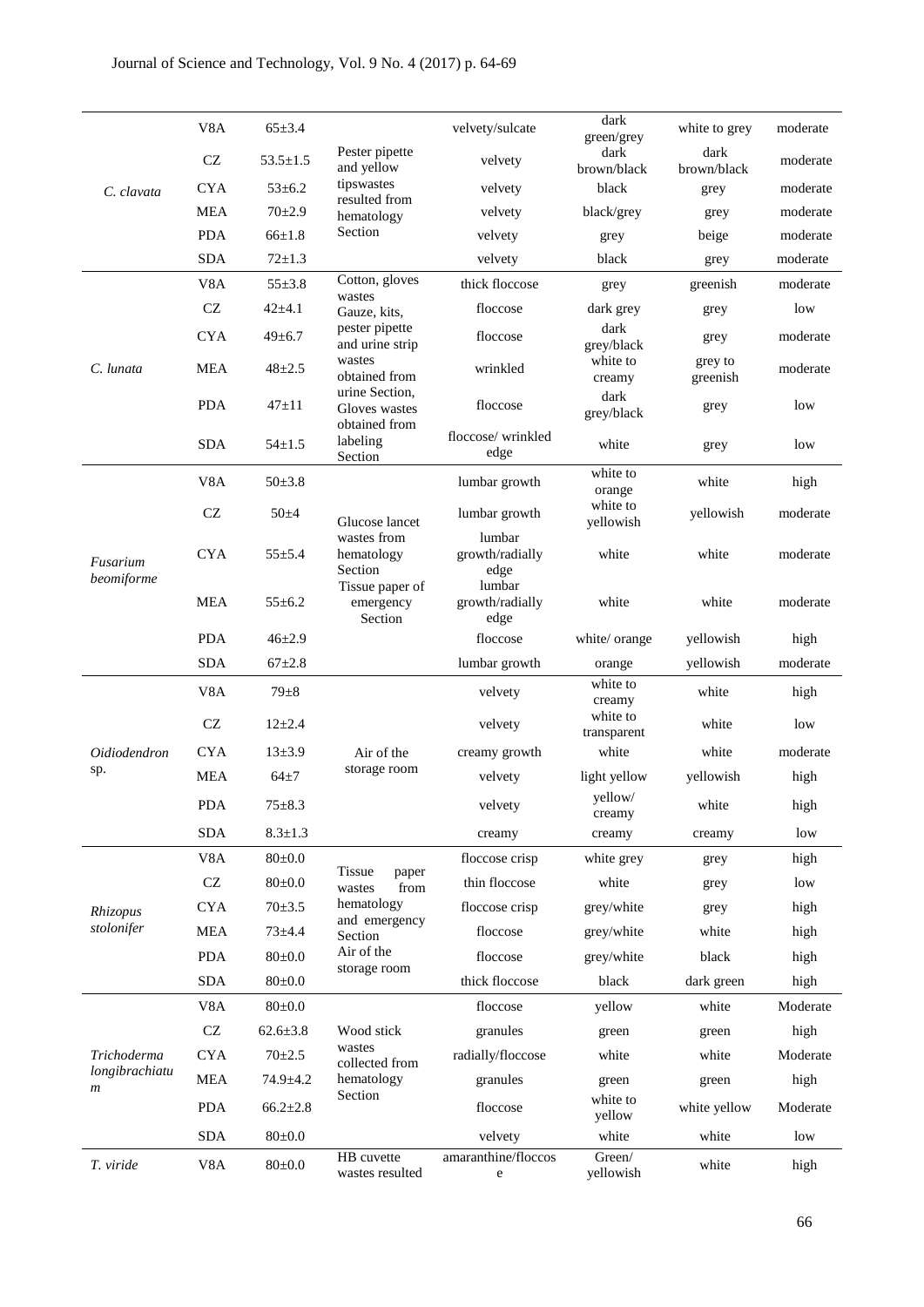|                                                                                                      | CZ         | $25 \pm 7.8$ | from                  | granules            | dark green | white  | high |
|------------------------------------------------------------------------------------------------------|------------|--------------|-----------------------|---------------------|------------|--------|------|
|                                                                                                      | <b>CYA</b> | $50+10$      | hematology<br>Section | granules/thick mass | dark green | vellow | high |
|                                                                                                      | <b>MEA</b> | $63 \pm 6.7$ | Sharps wastes<br>trom | granules/thick mass | dark green | vellow | high |
|                                                                                                      | <b>PDA</b> | $51 + 4.9$   | emergency             | granules/thick mass | dark green | white  | high |
|                                                                                                      | <b>SDA</b> | $80 \pm 0.0$ | Section               | granules/thick mass | dark green | white  | high |
| V8 juice agar (V8A); Czapek-Dox Agar (CZ); Czapek Yeast Extract Agar (CYA); Malt Extract Agar (MEA); |            |              |                       |                     |            |        |      |

Potato Dextrose Agar (PDA); Sabouraud dextrose agar (SDA)

In a view for the Microscopic morphology of fungal isolates (Table 3 and Fig. 1 and 2), it was noted that *C. lunata* has a large spores size (25.1 µm), while *C. clavata* has the smallest spore diameter s (12 µm). *T. longibrachiatum* has a large spore size (9 µm) than *T. viride* (4 µm) as determined under light microscope using cell Sens imaging programme/software.

**Table 3** Microscopic morphology of *Curvularia* spp., *Trichoderma* spp*., Fusarium* sp., *Oidiodendron* sp. And *Rhizopus* sp. spores as observed using a light microscope with 100X of magnification

|          | Fungal              |                       | Conidia diameter |               |      |                                             |                                          |                                            |
|----------|---------------------|-----------------------|------------------|---------------|------|---------------------------------------------|------------------------------------------|--------------------------------------------|
| $\bf No$ | genus               | <b>Fungal species</b> | $(\mu m)$        |               |      | Spore shape                                 |                                          |                                            |
|          |                     |                       | mean             | max           | min  |                                             |                                          |                                            |
|          |                     | C. brachyspira        | 13.5             | 19            | 9    | Curved shape with two-three septa           |                                          |                                            |
|          | Curvularia          | C. clavata            | 9.3              | 12            | 6.5  | Elongated shape with three septa            |                                          |                                            |
|          |                     | C. lunata             | 19.7             | 25.1          | 11   | Curved shape with three septa               |                                          |                                            |
|          |                     | T.<br>6.2             |                  | 9             |      | Ellipsoidal-sub-cylindrical with smooth     |                                          |                                            |
| 2        | <i>Trichoderma</i>  | longibrachiatum       |                  |               | 4.8  | surface                                     |                                          |                                            |
|          |                     | T. viride             | 3.2              | 4             | 2.9  | Globose to broadly ovoid with rough surface |                                          |                                            |
|          |                     |                       | 4.9              | 9.5           | 1.9  | Curved shape for macro-conidia with two-    |                                          |                                            |
| 3        | Fusarium            | F. beomiforme         |                  |               |      | three septa and elongated shape of micro-   |                                          |                                            |
|          |                     |                       |                  |               |      | conidia                                     |                                          |                                            |
|          |                     | <i>Oidiodendron</i>   |                  |               |      | Globular, sub-globular, globose to broadly  |                                          |                                            |
| 4        | <i>Oidiodendron</i> |                       |                  | 6.6           | 12.2 | 4.2                                         | ovoid, some spores have lemon shape. All |                                            |
|          |                     | sp.                   |                  |               |      | spores have smooth surface                  |                                          |                                            |
| 5        |                     |                       |                  |               |      | Vary in their shape ranged from globular to |                                          |                                            |
|          | Rhizopus            |                       |                  | R. stolonifer | 6.8  | 11.5                                        | 4.6                                      | ovoid shape. The spore has thick well with |
|          |                     |                       |                  |               |      | filamentous structures on the surface.      |                                          |                                            |



**Fig. 1** Microscopic morphology of *Curvularia spores, A) C. lunata* B) *C. brachyspira;* C) *C. clavata.* The morphology characteristics were determined using a light microscope with 100X of magnification.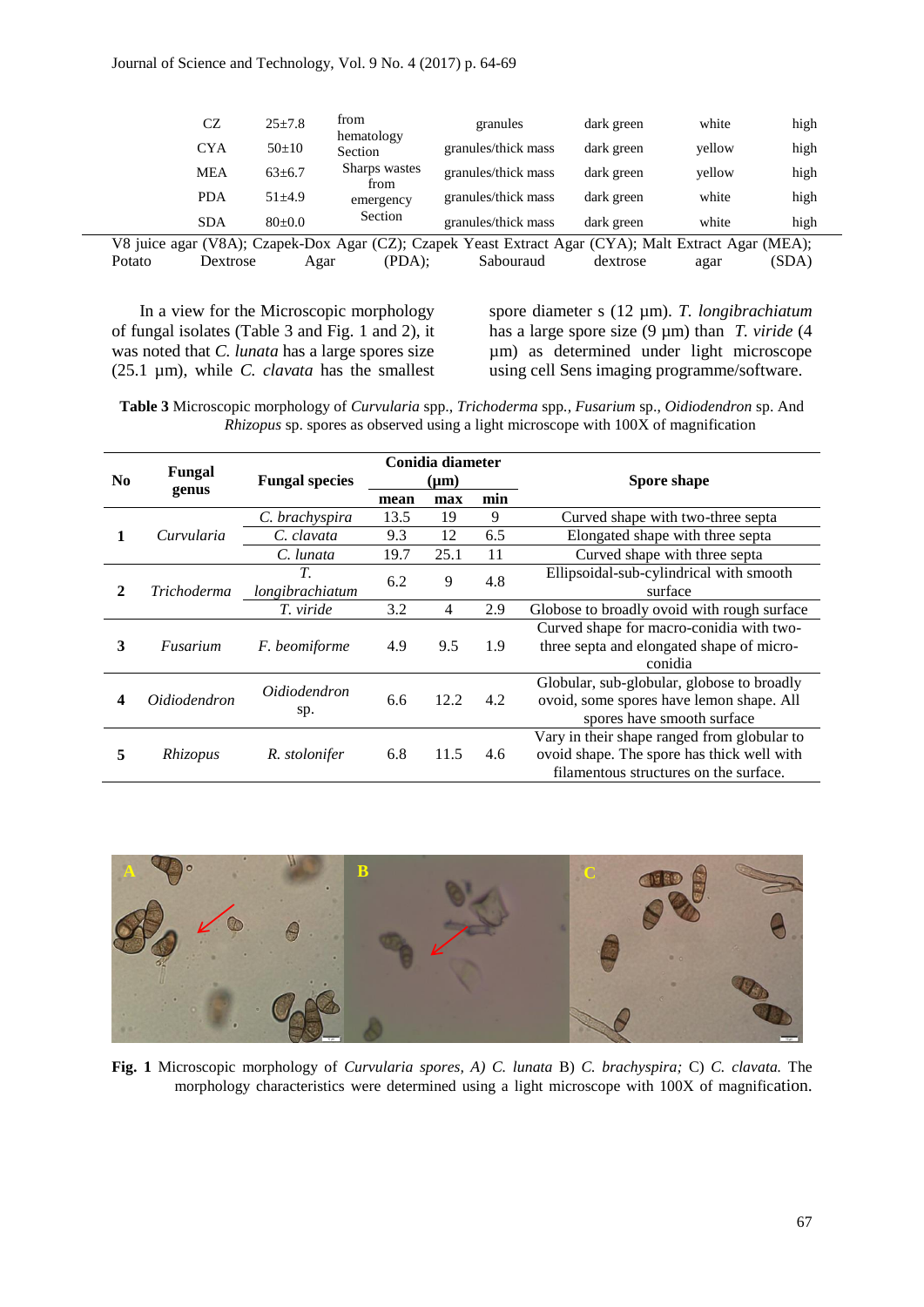

**Fig. 2** Microscopic morphology of different fungal spores; A) *T. longibrachiatum* spores B) *T. viride; C) Oidiodendron* sp. *spores D) F. beomiforme* macro-conidia; E) *F. beomiforme* micro-conidia; *F) R. Stolonifer.* The morphology characteristics were determined using a light microscope at 100X magnification.

*Pencillium marneffei, Candida* spp., *Cryptococcus neoformans* are reported as the most common species as invasive fungal infections (IFIs) in Malaysia. Morever, *P. lilacinus, Fusarium* spp. and *Curvularia* spp., have also reported in the laboratory diagnostic process [14]. The presence of *Candida* spp. among 3837 of clinical specimens have been detected by Abdul-Rahman et al. [15] in a study conducted at Hospital of USM (2001 to 2006). *Candida* spp. has reported as a predominant species in blood culture specimens, urine specimens and genital specimens. The present study revealed different species of the fungi available in the medical wastes, which should be considered before their disposal into the environment. The health risk concerns related clinical wastes lie in the potential of the pathogens for the regrowth or persistence and then their transmission into the food chain [16]. It has to mention that the fungal species obtained here are those have the ability to grow in the culture medium, while non-culturable fungi are not investigated in the study.

#### **4. Conclusion**

Healthcare wastes contain different species of the fungi and thus represent a biohazards wastes with adverse effects on the human and environmental health. This work revealed a potential health risk for the clinical wastes and suggested that these wastes should be managed safely to prevent the distribution of infectious agents.